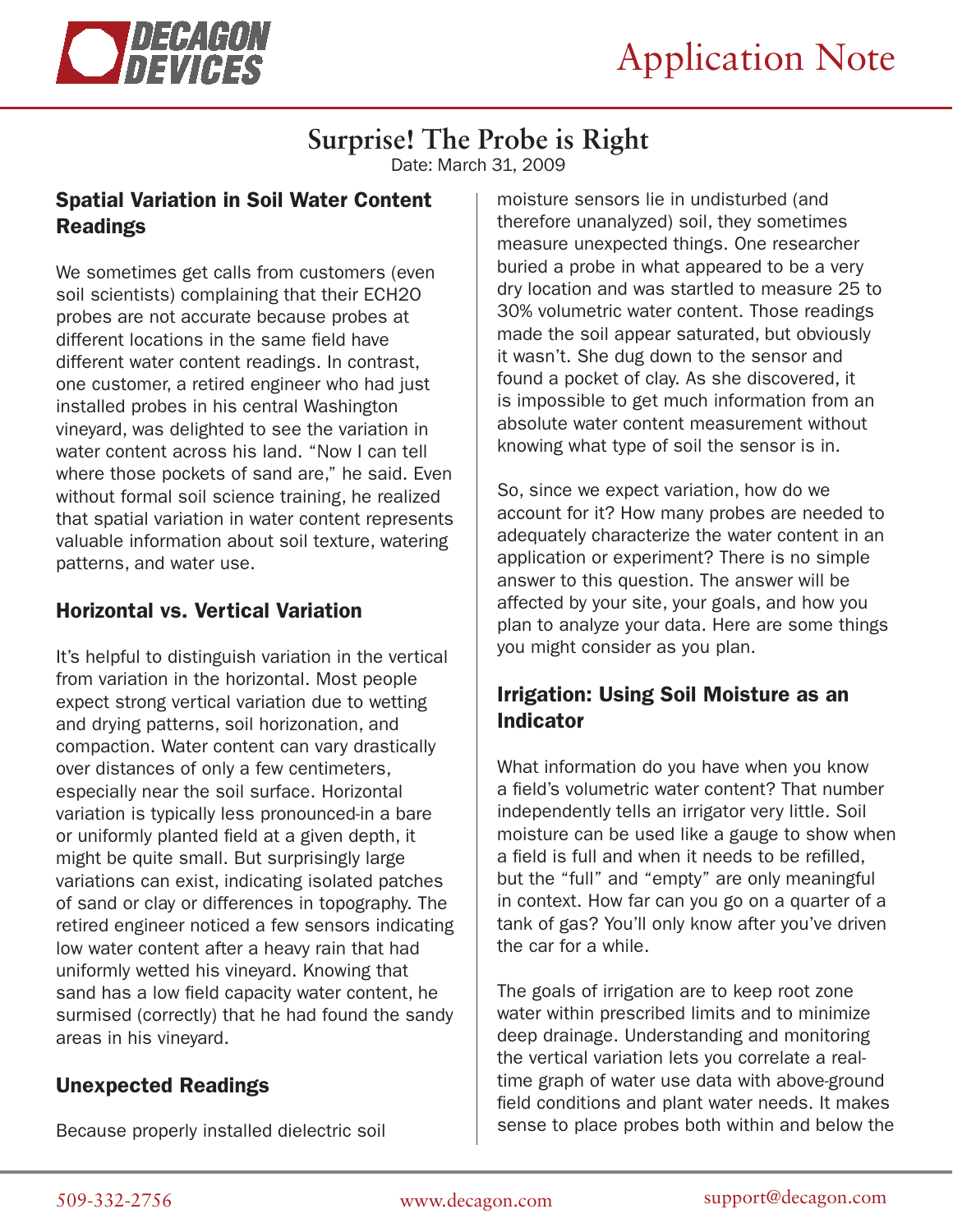

root zone.

By contrast, measuring horizontal variationplacing sensors at different spots in the field-is not very helpful. If a field will be irrigated as a unit, it should be monitored as a unit at one representative spot. Because there's no way to adjust water application in specific spots, there's no benefit to quantifying spatial variation in the horizontal. Like a float in a gas tank, a set of soil moisture sensors in the right spot will adequately represent the changing soil moisture condition of the whole field. We recommend a single probe location in each irrigation zone with a minimum of one probe in the root zone and one probe below it. Additional probes at that site, within and below the root zone, will increase the reliability of the information for the irrigation manager, at minimal additional cost.

# Crop Studies: Representing Variation in a Homogeneous Environment

In some research projects, it will be important to account for horizontal variation. So, how variable is the water content across a field? We did an experiment in which we set out a transect across a field of bare, tilled soil. Using a Decagon EC-5 soil moisture probe connected to a Procheck meter, we sampled water content at one meter intervals over a 58 meter distance. The individual readings are shown in Figure 1. In this data set the samples are not spatially correlated. The variation is apparent. The mean water content of the data set is 0.198 m3 m-3. The standard deviation is 0.023 m3 m-3. The coefficient of variation is 12 %.

Using some simple geostatistics, we determined that three carefully placed sites would adequately represent the variation present in this very homogeneous environment. Of course, in some environments, samples will not be

independent. If a semivariogram indicates that some underlying spatial factor influences soil moisture variability, you will have to consider that in your experimental design.

### Ecology Studies: Heterogeneous **Environments**

On a forested hillside, horizontal variation in soil moisture will obviously be significant. Determining how many sensors to use and where to place them is not at all trivial. Stratified sampling-systematically sampling from more uniform subgroups of a heterogeneous population-may be a better way to deal with this kind of variety. The researcher classifies the site into strata (eg. forested canopy, brush, hillside, valley), and evaluates the number of samples needed to statistically represent the variation present within each stratum. Many people allow for the variation in soil moisture values that come from slope, orientation, vegetation, and canopy cover. Some fail to consider the important soil-level variations that come from soil type and density.

By taking into account the major relevant sources of soil moisture variation, you can plan enough sampling locations to draw reasonable conclusions from your data. Choose too few locations, and you run the risk of missing the patterns that will lead to higher level understanding. Choose too many, and not only will you be unable to afford your experiment, you may miss the patterns altogether as your experiment overflows with random abundance.

# Comparing Data from Different Sites or Strata

Comparing absolute water content numbers can give confusing results. Both measurements are volumetric water content, but 35% here vs.